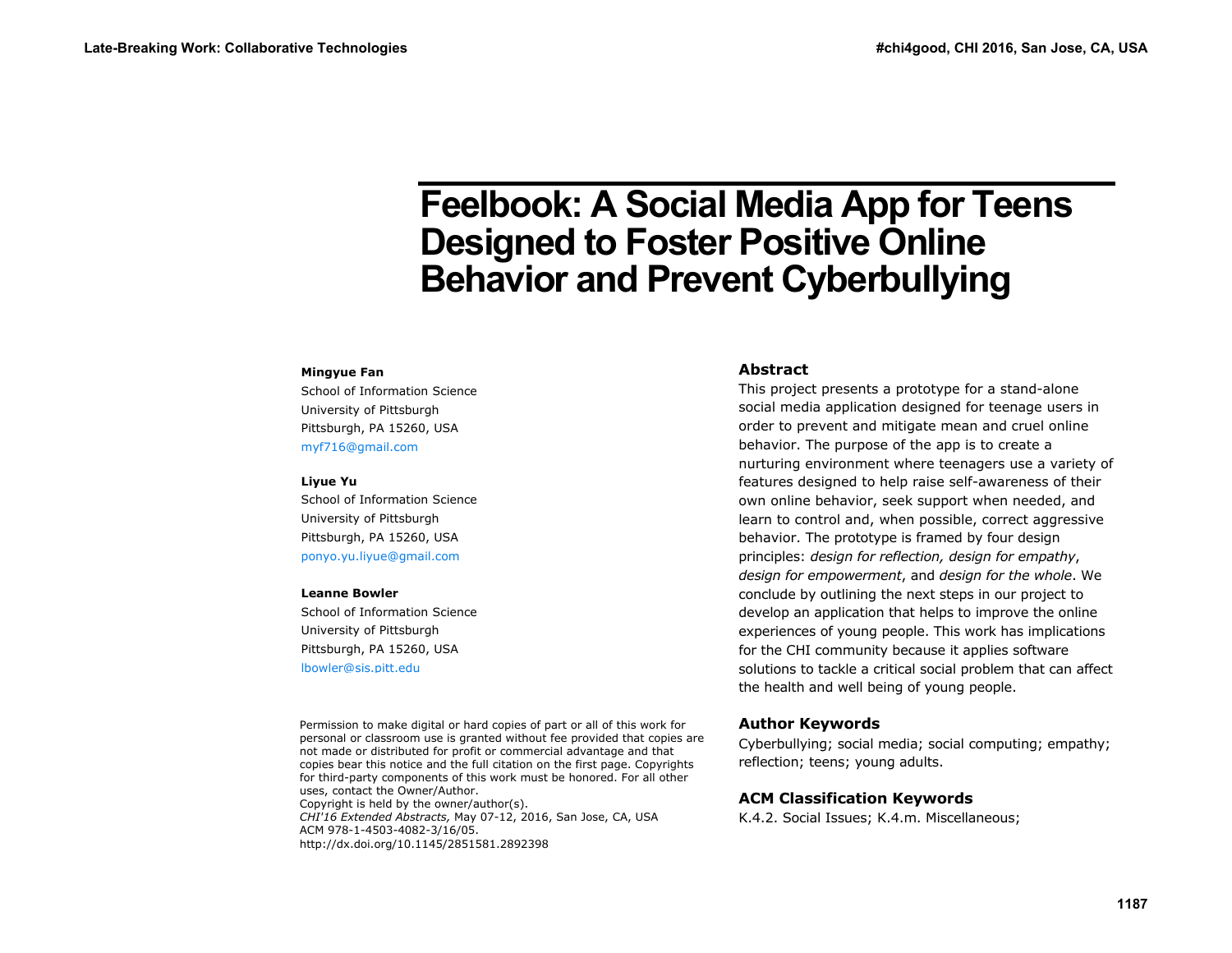# **Cyberbullying**

Cyberbullying is defined as "an individual or a group willfully using information and communication involving electronic technologies to facilitate deliberate and repeated harassment or threat to another individual or group by sending or posting cruel text and/or graphics using technological means" (Manson 2008). A more succinct definition describes this behavior as the "intentional and repeated harm inflicted through the use of computers, cell phones and other electronic devices" (Hinduja & Patchin 2014).

# **Introduction**

The lives of teens are increasingly mediated through social media. In the United States, at least 92% of teens between the ages 13 to 17 years, go online daily (Lenhart 2015). Among online teens, 81% use social media (Pew Research Center 2012), and of that number, Facebook remains the most used social media site for 71% (Lenhart 2015). While social media has a positive effect on teens (Ahn 2012), its presence in the lives of young people also presents a risk. Almost half of teens who go online have experienced some form of cyberbullying (Cyber Bullying Statistics 2014 2015) and up to 75% of middle school Facebook users in the USA have experienced cyberbullying (Chapin 2014). Given this situation, methods are needed to help young people navigate the complex world of social computing. Most actionable solutions can come from three areas: law and policy, curriculum and education, or through technological responses. This project explores the third category—technological responses—and does so through the lens of software and from the perspective of teens.

# **Methodology**

Software designed to prevent, reduce, or alleviate the harm of cyberbullying must map to the physical world experiences of young people. Design ideas abound but do they make sense to youth? *Feelbook*, the software solution presented in this paper, presents a range of technological responses to cyberbullying and adopts principles that arise from Bowler, Knobel, and Mattern's (2015) empirical work with young people, exploring cyberbullying. Bowler, Knobel and Mattern (2015) looked at mean and cruel online behavior through a software lens, with the goal of developing a framework for positive technologies that reflect youth perspectives. The study resulted in a user-generated framework consisting

of seven design principles, each accompanied by a range of suggestions for the design of affordances on social media sites to counter cyberbullying. The design themes from Bowler, Knobel and Mattern's study are: *design for hesitation*, *design for consequence*, *design for empathy*, *design for personal empowerment*, *design for fear*, *design for attention*, and *design for control and suppression*. *Feelbook* applies three of the themes in this project—d*esign for empathy, design for personal empowerment, and design for reflection—s*elected through a second level of analysis that mapped Bowler, Knobel and Mattern's seven design principles to Cheng and Fleischman's (2010) meta-inventory of 16 values. The typology of values can serve as an analysis tool for evaluating technology through a human values lens. A fourth design principle is presented in this paper—d*esign for the whole—a* theme arising from a synthesis of the positive values identified in Cheng and Fleischman's human-values typology and the literature on cyberbullying which speaks to the notion of the circle of bullying.

Assessing human values and aligning them with design principles helped us to understand the association between the social and individual needs of users in the context of social media, making it easier to prioritize and operationalize the design principles into a functioning prototype. The three design principles that initially guided our work—d*esign for empathy*, *design for personal empowerment*, and *design for reflection* mapped positively with the values of freedom, helpfulness, accomplishment, honesty, self-respect, broad-mindset, creativity, equality, intelligence, responsibility, social order, competence, justice, and security. Further analysis of the literature on cyberbullying led to a fourth design principle—d*esign for*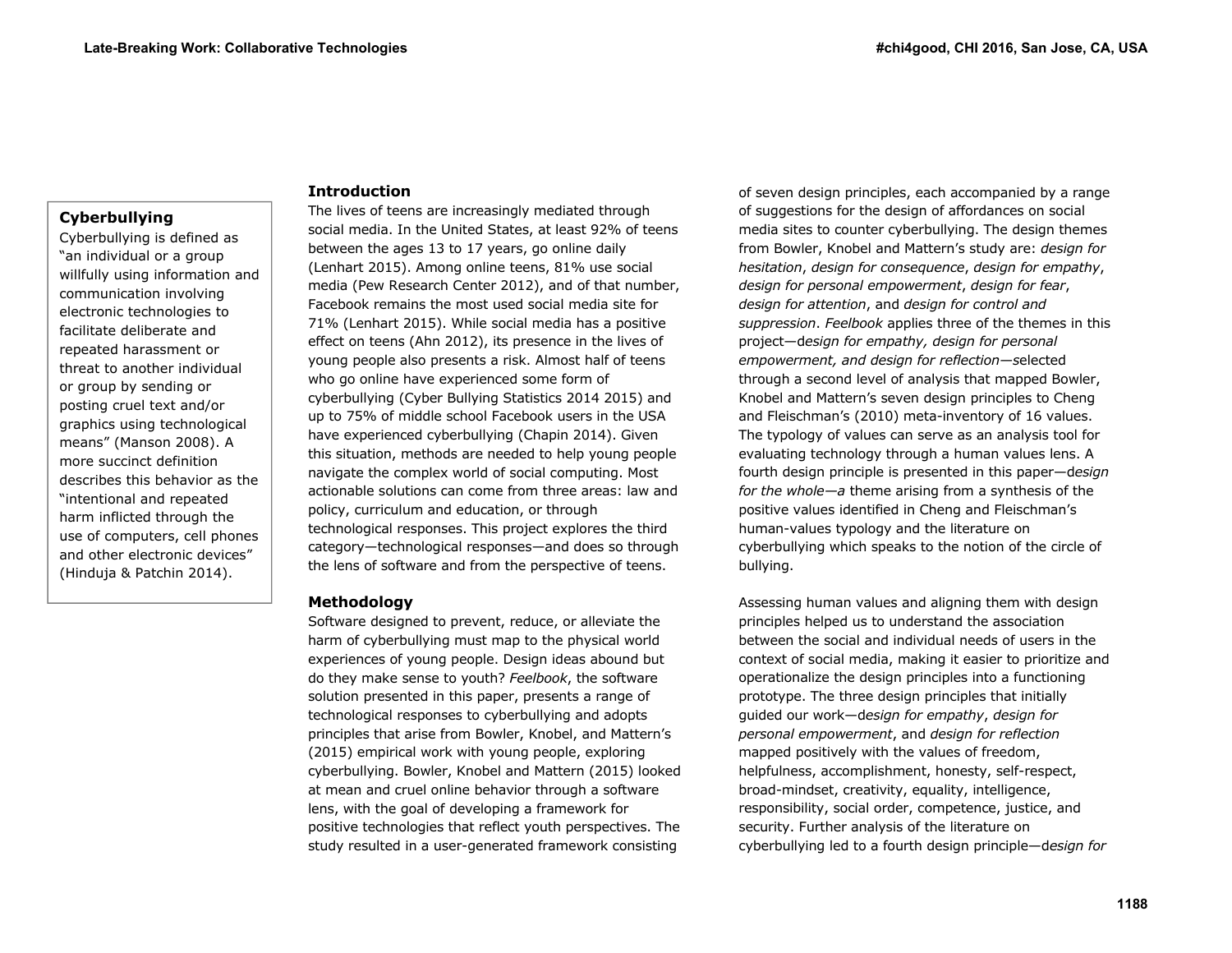# **Roles in Cyberbullying**

Software responses to cyberbullying must acknowledge that the phenomenon is not a simple binary relationship between victim and bully. The circle of cyberbullying is wide and it is dynamic, the people involved playing different roles at different times in the bullying narrative. Cyberbullying roles including that of bully, victim, bystander, reinforcer,assistant,defender, outsider, and those with no role whatsoever such as the cyber-lurkers and voyeurs (Salmivalli et al, 1996; Shariff, 2013; Sutton and Smith, 1999; Twemlow & Sacco, 20- 13). There can be a significant amount of shapeshifting in the cyberbullying narrative, victims turning into bullies, and bullies into victims, when the victim turns around and uses the Internet as their own tool to retaliate (Manson, 2008, Bowler et al, 2015). Those who stand at the periphery of the bullying such as teachers and parents, can themselves become the victims of bullying online.

*the whole—w*hich is the design that fits into teens' everyday lives and tackles the many roles that people can play in cyberbullying. Below we discuss the design principles in greater detail:

- *Design for Empowerment*: The empowerment principle suggests that social media should be designed in ways that help create greater equity amongst users in terms of the control of power (Bowler, Knobel, & Mattern, 2015). Unlike in the physical world, physical power does not dominate in social media space. Users can be empowered in many ways by designing certain protective features.
- *Design for empathy*: The empathy principle suggests that affordances for expressing emotion, caring for others, and feeling empathy should be designed into social media in order to let users feel the pain of others more concretely. As Bowler et al point out, one of the challenges for this design principle is how to "expose feelings without exposing the person" because the users being hurt may not wish to be labeled as victims and show their vulnerability (2015, p1286).
- *Design for reflection*: The reflection principle calls for design that provokes "self-reflection about the user's own feelings, motivations, and values" and a reassessment of one's online behavior (Bowler, Knobel, & Mattern, 2015, p1282).
- *Design for the whole*: We propose a new design principle—*design for the whole*—which refers to the notion that design features that tackle mean and cruel online behavior should reflect a holistic approach to cyberbullying, taking an ecological stance to the problem whilst targeting a range of positive values. The ideal design for countering mean and cruel online behavior must speak to the whole person—reflecting their

everyday lives, both on- and offline—and work within the broader circle of bullying to include people who can defend and support the bullied.

# **Procedures**

Guided by the four design principles discussed above, the developers went through a brainstorming exercise to create a preliminary framework. Ideas were classified into specific features using affinity diagramming. The result was then organized into a mind map. Six main features were derived, grouped as direct and indirect interventions, serving as either a direct cyberbullying intervention or a mechanism to attract teens to the app through fun, interest, or practical need.

#### **Results**

The proposed framework is a dynamic integrity of two types of features: *direct* and *indirect* interventions. The direct interventions, aimed at preventing and mitigating cruel and mean online behavior, include the "Feel button" system, the trusted adults' connection, and the tutorial for app users. *Indirect interventions* are designed to attract teen users to this nurturing environment and cultivate digital citizenship. These features include a reward system for positive online behavior, personalization that encourages empathic practices, and interface customization and other accessories that will attract teens to the app. Below we describe the direct and indirect interventions in detail.

#### *Direct Interventions:*

" "Feel button" System: The "feel button" system replaces conventional "Like" with "Feel" in a social media post in order to allow more emotional engagement and clearer emotional expression. It may encourage teens to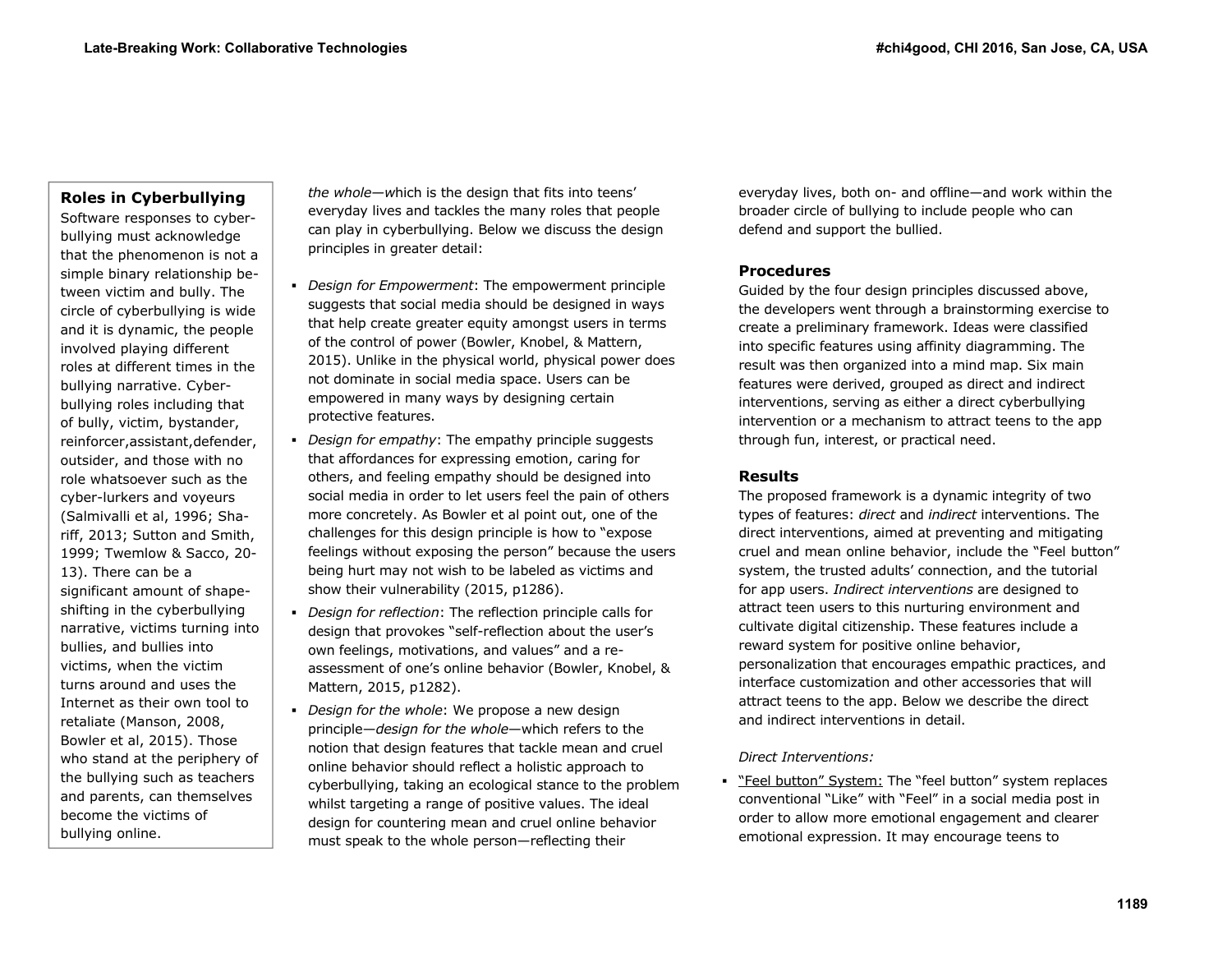

Figure 1: Feelbutton gives six Figure 1: Feelbutton gives six<br>options of emotions: happy, sad, interesting, afraid, exciting, offensive. The offensive button will ask users to pick reasons from a list and will show additional coping str rategies after users submit the reasons.

express their feelings more accurately and empower users who feel vulnerable because of an offensive post. (Design for Empowerment, Design for Empathy, Design for Reflection).

|  | Special Notification:<br>people think your post is offensive |  | Edit Delete Report |  |
|--|--------------------------------------------------------------|--|--------------------|--|
|--|--------------------------------------------------------------|--|--------------------|--|

Figure 2: Notification that the post has been rated offensive

п Trusted Adult Connection: A reporting option can be offered to users who are willing to report and seek help from adults. Connecting to trusted adults could work in conjun nction with the Fe el Button and fill i n the family connection gap. (Design for Empowerment, Design for the Whole).

A tutorial for app users: The first time users log into Feelbook, they will take a short tutorial on privacy and security and how to use the application. The tutorial will help to assure that users understand Feelbook features and know how to get help when needed (Design for Empo werment).

#### *Indireect Interventions:*

One of the problems that any cyberbullying intervention might face is actually getting teens to use it. It is therefore important to build appeal factors into any app designed for teens. The features must fit seamlessly into the lives of teens, appeal to their interests and everyday needs, be fun to use, and nurture positive online behavior through passive affordances rather than system responses to specific cyberbullying events.

п **Personalization that encourages empathetic practices: A** compl lement to the feel button system, th his empathy tool allows s users to express their feelings and d in response to other users' expressions of emotion through design

elements. It provides teens with a fun, interactive method for personalization, using the metaph hor of weather to express emotion. (Design for Empathy).

- г **• Reward system for positive online behavior: Feelbook** rewards users for having no offensive posts in one year. Users receive special benefits from Feelbook in the form of a badge e and early access to new accessoriees. (Design for Empathy, Design for Reflection).
- Interface customization and other accessories: Feelbook allows users to customize the interface and add selfdesigned themes that better represent their personalities and fit their usage habits. As a social media app designed s specially for teena ge users, Feelboo k will have a variety of embedded accessories to assist teens at school and in their everyday lives, the hope being that these features will attract users to the app. For example, Feelbook will allow users to import the school calendar and share class schedules for easier event planning and due date notification. (Design for the Whole)

# **Discussioon**

The design framework proposed in this study presents a range of features that operationalize four design principles ——d*esign for empo wwerment*, *design f for empathy*, *d design for reflectio on*, and *design for r the whole*. Our social media app provid es a platform for f further exploration and evaluation of these design themes in a physical world context. We prioritized design for empowerment and see it as a powerful tool for the vulnerable, including not just victims of cyberbullying but also, the bystanders and the circle of people who are witness to mean and cruel online behavior. The holistic approach of design for the whole also tackles empowerment issues by widening the circle of bullying to include parents and other trusted people. Imbalance of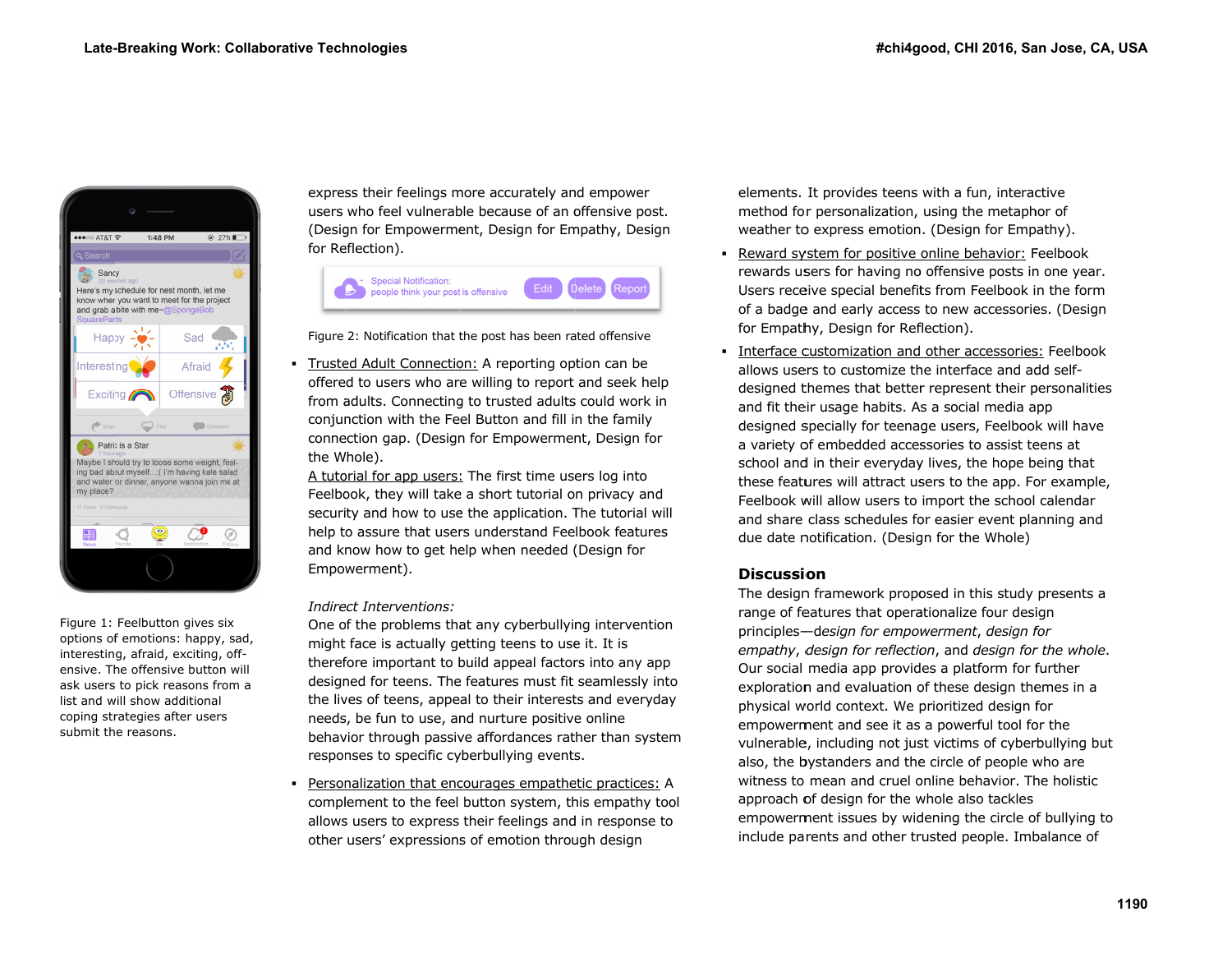

Figure 3: The post background is set to rainy to express sad feelings without a detailed explanation.

| Patric is a Star<br>1 hour ago                                         |     |                                                    |
|------------------------------------------------------------------------|-----|----------------------------------------------------|
| Having salad tonight, wanna join me?@-<br><b>SpongeBob SquarePants</b> |     | When I feel lonely I can still play with my belly. |
| 17 Feels 9 Comments                                                    |     |                                                    |
| Share                                                                  | Fee | Commont                                            |

Figure 4: A friend responds by clicking the sun button on the right upper corner to send sunshine. The post background is changed to sunny as a reflection of friend support.

power in social media will, however, always exist to a certain degree. And although empowerment is a positive tool for the bullied, power can be misused. That is why our ultimate goal in this design project is to cultivate positive habits of mind and behavior through our set of indirect interventions.

One concern is that we do not want to present Feelbook to teens as a "cyberbullying preventer". Teens will not want to expose themselves as vulnerable and in need of anti-cyberbullying help. And if an application is aimed specifically at cyberbullying prevention, there is little chance that bullies will want to install it. Having an app on one's mobile device that is overtly identified as an "anti-cyberbullying" tool will not be appealing to any of the players in the cyberbullying story. Instead, Feelbook should be presented as a "cool" social media application for teens with fun features like the feel button to express mood. As well, the embedded features like the school calendar will fit into the everyday lives of teens, making the presence of such an app on a mobile device less invasive and reducing the potential for embarrassment.

Compared to other available applications aimed at cyberbullying prevention, we suggest that our design framework may result in better outcomes because of the following advantages: a) it creates a separate, better regulated social media space for teenagers instead of being a tool whose usage largely depends on installation; b) it cares for the well-being of all the users instead of only focusing on bullies and bullied in the circle of bullying and avoids labeling users as bullies or victims; c) its features are designed for positive reinforcement, empathy, and to encourage teens to solve problems by themselves, and d) at the same time, it gives teens the

power to invite trusted adults in order to help recalibrate the balance of power, should that be required.

# **Conclusion and Next Steps**

This work has implications for the CHI community because it applies software solutions to tackle a critical social problem that can affect the health and well being of young people. The study explored a software solution for mean and cruel online behavior, presented a design framework for a social media application for teens, and operationalized three principles to arise from empirical work with teens and young adults: *design for empowerment*, *design for empathy*, and *design for reflection.* It also contributed a new design principle de*sign for the whole*. The proposed application, named Feelbook, is designed to create a nurturing environment, cultivate good online behaviors, and ultimately, mitigate and prevent mean and cruel online behavior. The next step will be to investigate the reactions of teens and young adults to the proposed design framework, and to better understand the critical component of teens' choice of social media.

**Acknowledgements:** The design framework presented in this study is built on a prototype named "Feelbook" developed by Mingyue Fan, Siwei Jiao, Han Liu, and Liyue Yu at the School of Information Sciences, University of Pittsburgh.

# **References**

- 1. Ahn, J. (2012). Teenagers' experiences with social network sites: Relationships to bridging and bonding social capital. *The Information Society , 28* (2), 99- 109.
- 2. Arizona State University. (2013). BullyBlocker. Retrieved from http://www.public.asu.edu/~ynsilva/BullyBlocker/